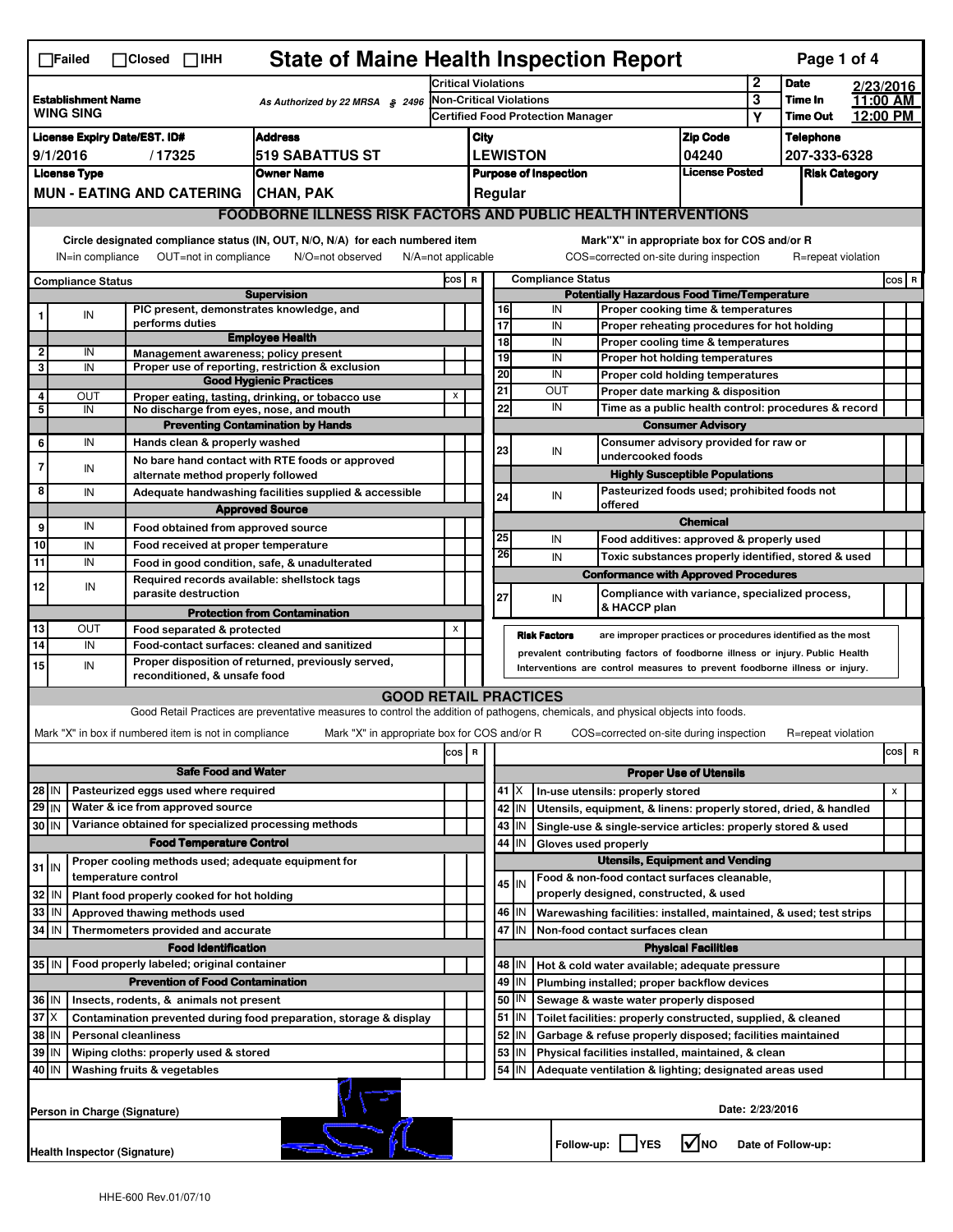|                                                    | Page 2 of 4                       |                                                                    |                                  |  |  |  |  |  |
|----------------------------------------------------|-----------------------------------|--------------------------------------------------------------------|----------------------------------|--|--|--|--|--|
| <b>Establishment Name</b><br><b>WING SING</b>      |                                   | As Authorized by 22 MRSA § 2496                                    | 2/23/2016<br><b>Date</b>         |  |  |  |  |  |
| License Expiry Date/EST. ID#<br>9/1/2016<br>/17325 | <b>Address</b><br>519 SABATTUS ST | City / State<br><b>Zip Code</b><br><b>LEWISTON</b><br>ME<br>104240 | <b>Telephone</b><br>207-333-6328 |  |  |  |  |  |
| <b>Temperature Observations</b>                    |                                   |                                                                    |                                  |  |  |  |  |  |
| Location                                           | Temperature                       | <b>Notes</b>                                                       |                                  |  |  |  |  |  |



**Health Inspector (Signature)** 

**Date: 2/23/2016**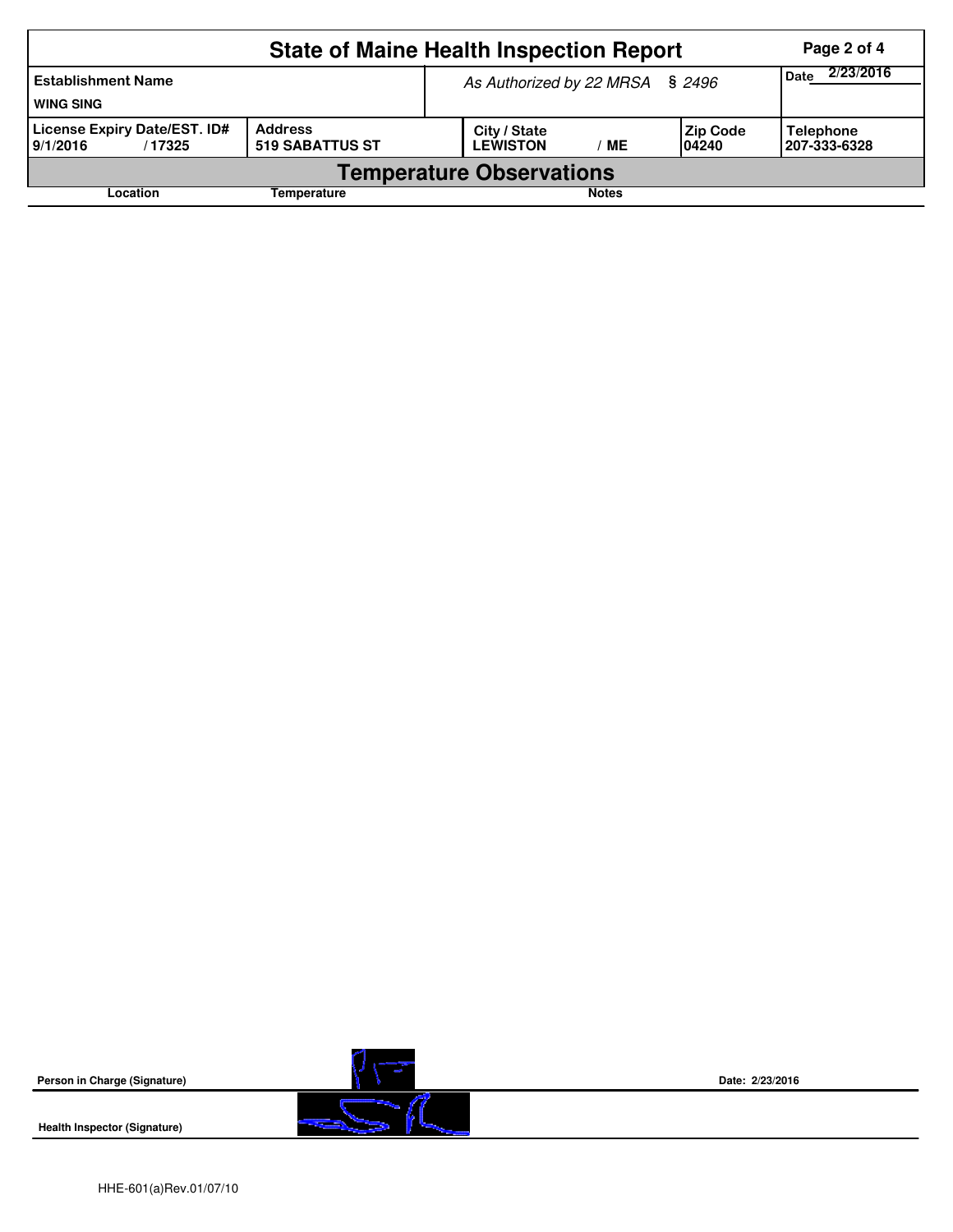|                                                                                                                                                                                                                                                            | Page 3 of 4                              |                                 |           |                          |                   |  |  |  |
|------------------------------------------------------------------------------------------------------------------------------------------------------------------------------------------------------------------------------------------------------------|------------------------------------------|---------------------------------|-----------|--------------------------|-------------------|--|--|--|
| <b>Establishment Name</b>                                                                                                                                                                                                                                  |                                          |                                 |           |                          | 2/23/2016<br>Date |  |  |  |
| <b>WING SING</b>                                                                                                                                                                                                                                           |                                          |                                 |           |                          |                   |  |  |  |
| License Expiry Date/EST. ID#<br>9/1/2016<br>/17325                                                                                                                                                                                                         | <b>Address</b><br><b>519 SABATTUS ST</b> | City / State<br><b>LEWISTON</b> | <b>ME</b> | <b>Zip Code</b><br>04240 |                   |  |  |  |
| <b>Observations and Corrective Actions</b>                                                                                                                                                                                                                 |                                          |                                 |           |                          |                   |  |  |  |
| Violations cited in this report must be corrected within the time frames below, or as stated in sections<br>8-405.11 and 8-406.11 of the Food Code                                                                                                         |                                          |                                 |           |                          |                   |  |  |  |
| 4: 2-401.11: C: Food employee is eating, drinking, or using any tobacco where the contamination of exposed FOOD; clean EQUIPMENT, UTENSILS,<br>and LINENS; unwrapped SINGLE-SERVICE and SINGLE-USE ARTICLES; or other items needing protection can result. |                                          |                                 |           |                          |                   |  |  |  |
| <b>INSPECTOR NOTES: drinks need cover corrected on site</b>                                                                                                                                                                                                |                                          |                                 |           |                          |                   |  |  |  |
| 13: 3-302.11.(A). (4): N: Food subject to cross-contamination from dirty and unsanitized equipment or utensils.                                                                                                                                            |                                          |                                 |           |                          |                   |  |  |  |
| INSPECTOR NOTES: food cannot touch bottom of sink(warewash)corretced on site                                                                                                                                                                               |                                          |                                 |           |                          |                   |  |  |  |
| 21: 3-501.17.(D): C: Date marking system used at the Eating Establishment does not meet the criteria list in code.                                                                                                                                         |                                          |                                 |           |                          |                   |  |  |  |
| <b>INSPECTOR NOTES: neet to start date marking</b>                                                                                                                                                                                                         |                                          |                                 |           |                          |                   |  |  |  |
| 37: 3-305.11: N: Food not protected from contamination during storage.                                                                                                                                                                                     |                                          |                                 |           |                          |                   |  |  |  |
| INSPECTOR NOTES: food needs to be stored 6 " off floor                                                                                                                                                                                                     |                                          |                                 |           |                          |                   |  |  |  |

41: 3-304.12: N: Improper between-use storage of in-use utensils.

INSPECTOR NOTES: meat cleaber stored between sandwich bar-corrected o n site